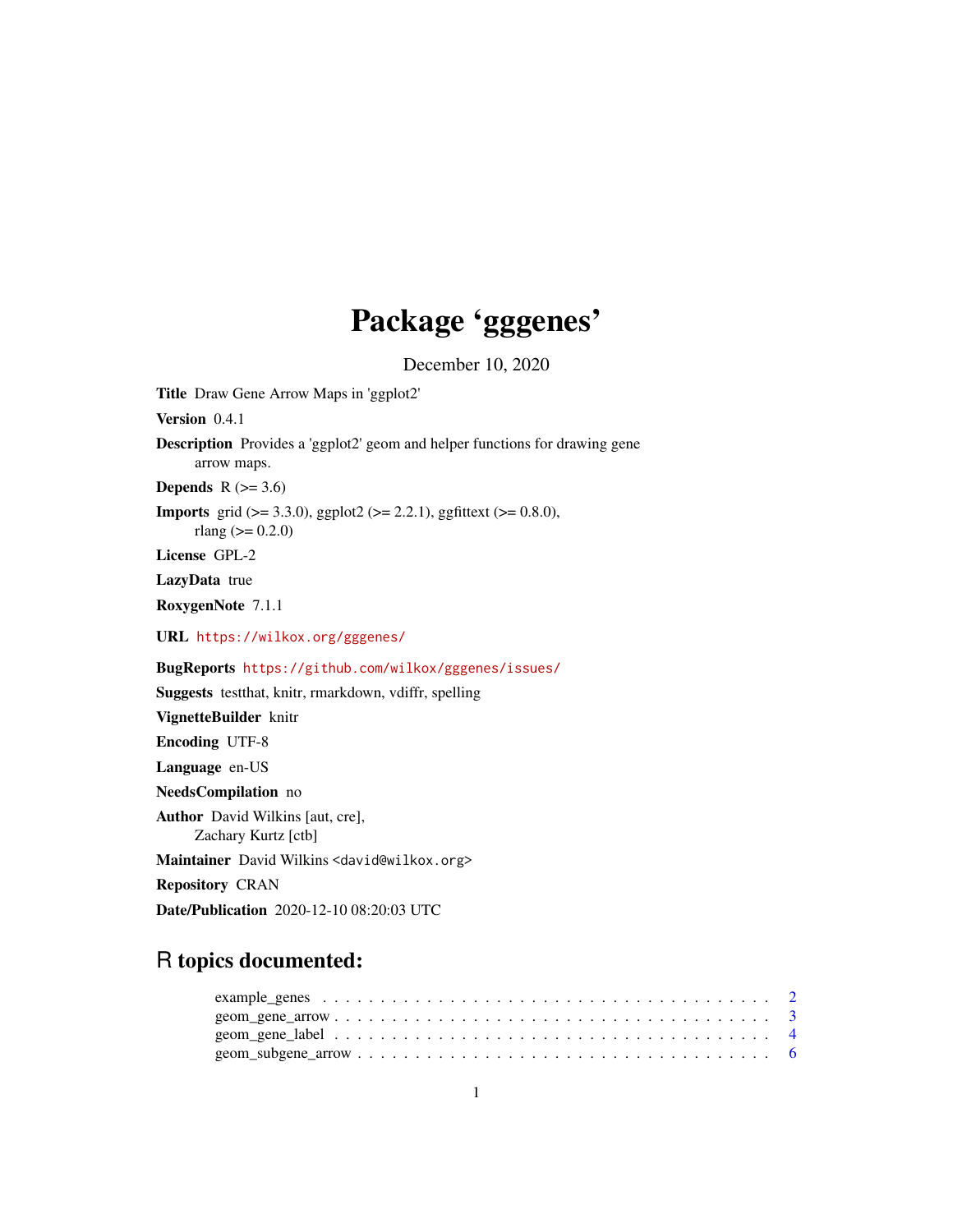### <span id="page-1-0"></span>2 example\_genes

| Index |  |
|-------|--|
|       |  |
|       |  |
|       |  |
|       |  |

example\_genes *A set of example genes.*

#### Description

Genes for example purposes only.

#### Usage

example\_genes

example\_subgenes

#### Format

A data frame with 72 rows and six variables:

molecule the genome

gene the name of the gene

start the start position of the gene

end the end position of the gene

strand the strand of the gene

orientation the orientation of the gene

example\_subgenes (143 rows) also contains:

subgene the name of the subgene

from the start position of the subgene segment

to the end position of the subgene segment

An object of class data. frame with 143 rows and 9 columns.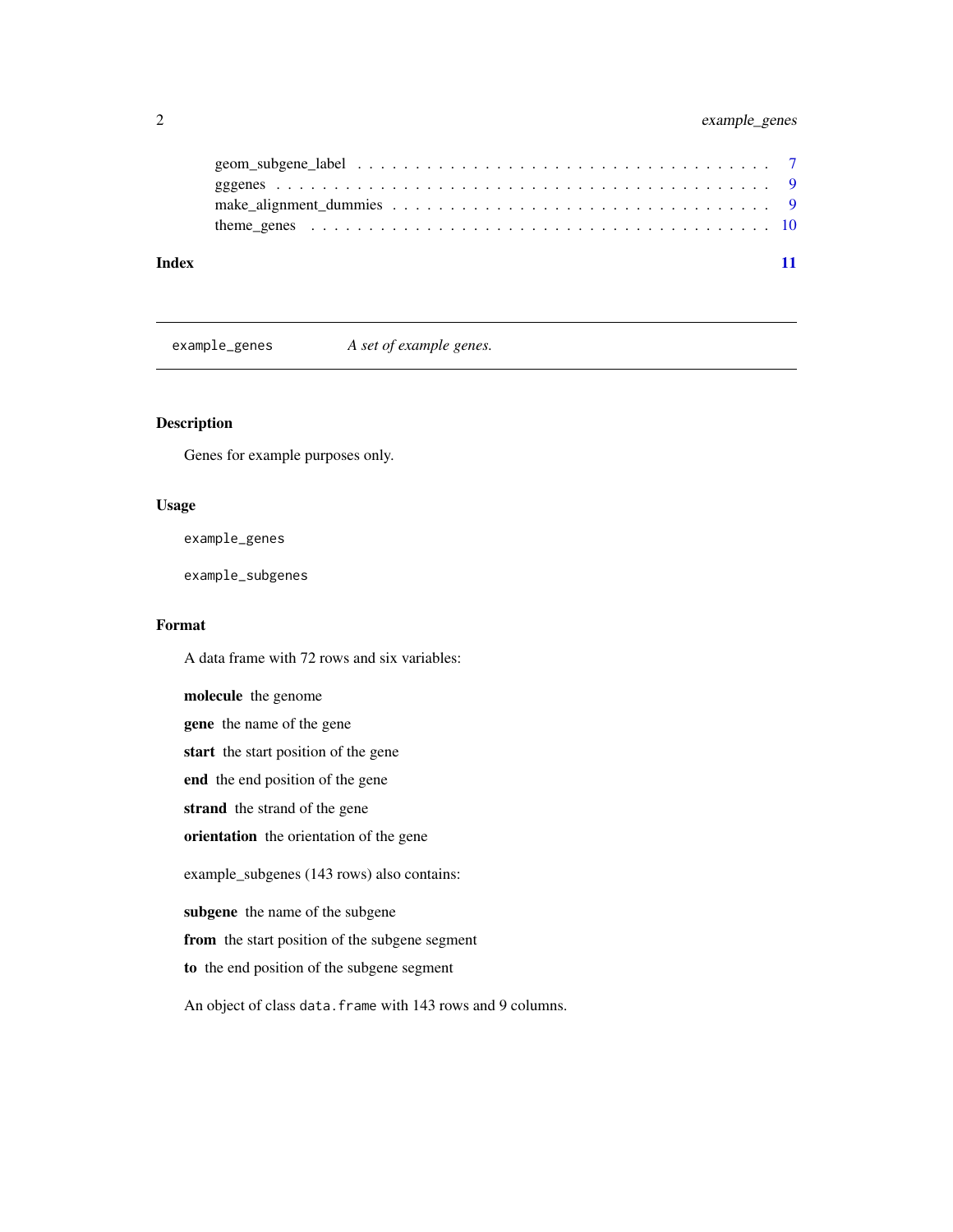<span id="page-2-1"></span><span id="page-2-0"></span>geom\_gene\_arrow *A 'ggplot2' geom to draw genes as arrows*

#### Description

geom\_gene\_arrow() draws genes as arrows, allowing gene maps to be drawn.

#### Usage

```
geom_gene_arrow(
  mapping = NULL,data = NULL,stat = "identity",
  position = "identity",
  na.rm = FALSE,show.legend = NA,
  inherit.aes = TRUE,
  arrowhead\_width = grid::unit(4, "mm"),
  arrowhead\_height = grid::unit(4, "mm"),
  arrow\_body\_height = grid::unit(3, "mm"),
  ...
\lambda
```
#### Arguments

```
mapping, data, stat, position, na.rm, show.legend, inherit.aes, ...
                 As standard for ggplot2.
```
arrowhead\_width

grid::unit() object giving the width of the arrowhead. Defaults to 4 mm. If the gene is drawn smaller than this width, only the arrowhead will be drawn, compressed to the length of the gene.

arrowhead\_height

grid::unit() object giving the height of the arrowhead. Defaults to 4 mm. arrow\_body\_height

> grid::unit() object giving the height of the body of the arrow. Defaults to 3 mm.

#### Details

This geom draws genes as arrows along a horizontal line representing the molecule. The start and end locations of the gene are expressed with the xmin and xmax aesthetics, while the molecule can be specified with the y aesthetic. Optionally, an additional forward aesthetic can be used to reverse the orientation of some or all genes from that implied by xmin and xmax.

Unless the plot is faceted with a free x scale, all the molecules will share a common x axis. This means that if the locations are very different across different molecules, the genes might appear very small and squished together with a lot of unnecessary empty space. To get around this, either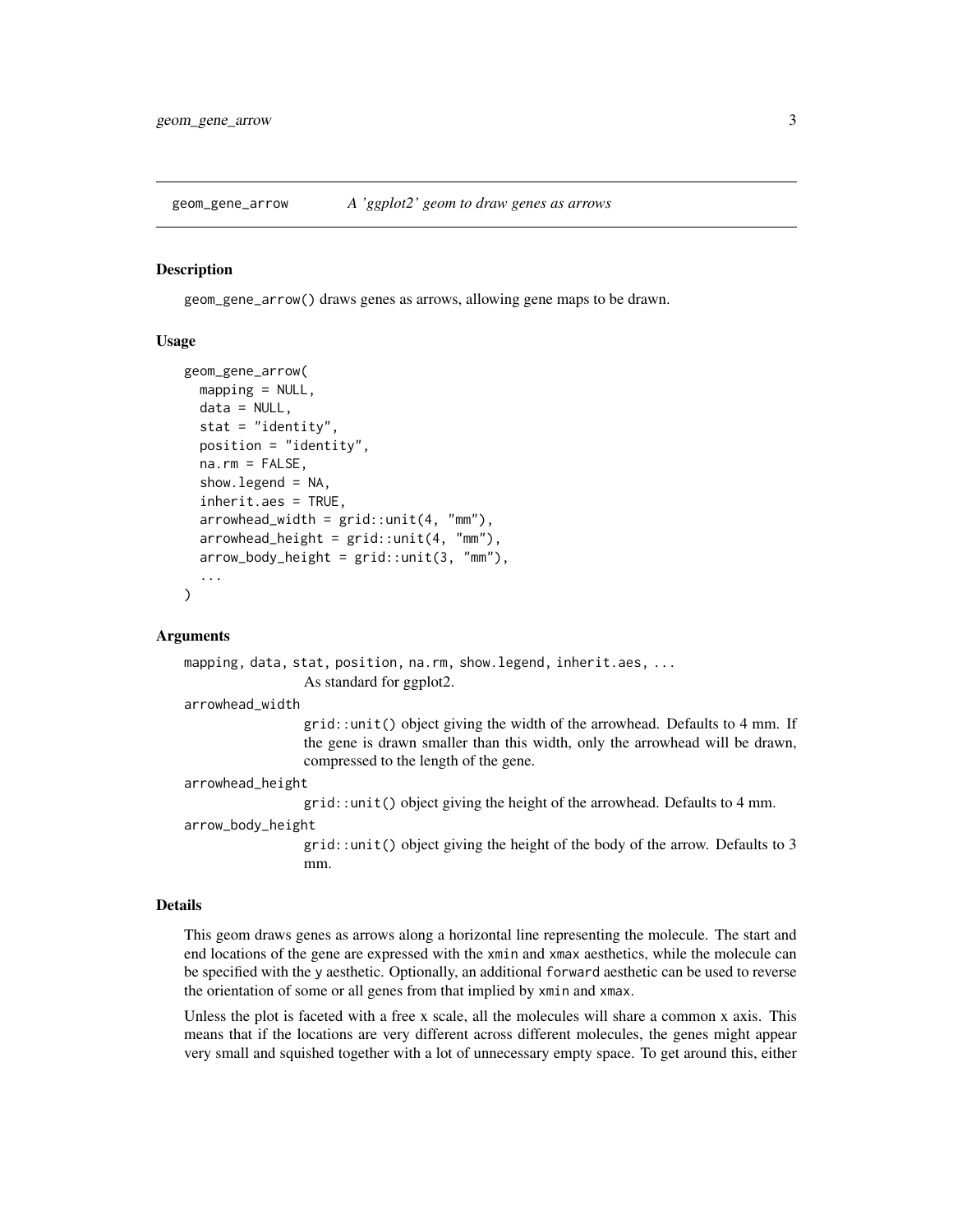facet the plot with scales = "free\_x", or normalise the gene locations if their exact locations are not important.

See make\_alignment\_dummies() for a method to align genes between molecules.

#### Aesthetics

- xmin,xmax (start and end of the gene; will be used to determine gene orientation)
- y (molecule)
- forward (if any value that is not TRUE, or coercible to TRUE, the gene arrow will be drawn in the opposite direction to that determined by xmin and xmax)
- alpha
- colour
- fill
- linetype
- size

#### See Also

[theme\\_genes\(\)](#page-9-1), [make\\_alignment\\_dummies\(\)](#page-8-1), [geom\\_gene\\_label\(\)](#page-3-1)

#### Examples

```
ggplot2::ggplot(example_genes, ggplot2::aes(xmin = start, xmax = end,
                                           y = molecule, fill = gene) +
geom_gene_arrow() +
ggplot2::facet_wrap(~ molecule, scales = "free")
```
<span id="page-3-1"></span>geom\_gene\_label *A 'ggplot2' geom to add text labels to gene arrows*

#### Description

geom\_gene\_label() can be used to add a text label to genes drawn with geom\_gene\_arrow().

#### Usage

```
geom_gene_label(
 mapping = NULL,
 data = NULL,stat = "identity",position = "identity",
 na.rm = FALSE,show.legend = FALSE,
 inherit.aes = TRUE,
```
<span id="page-3-0"></span>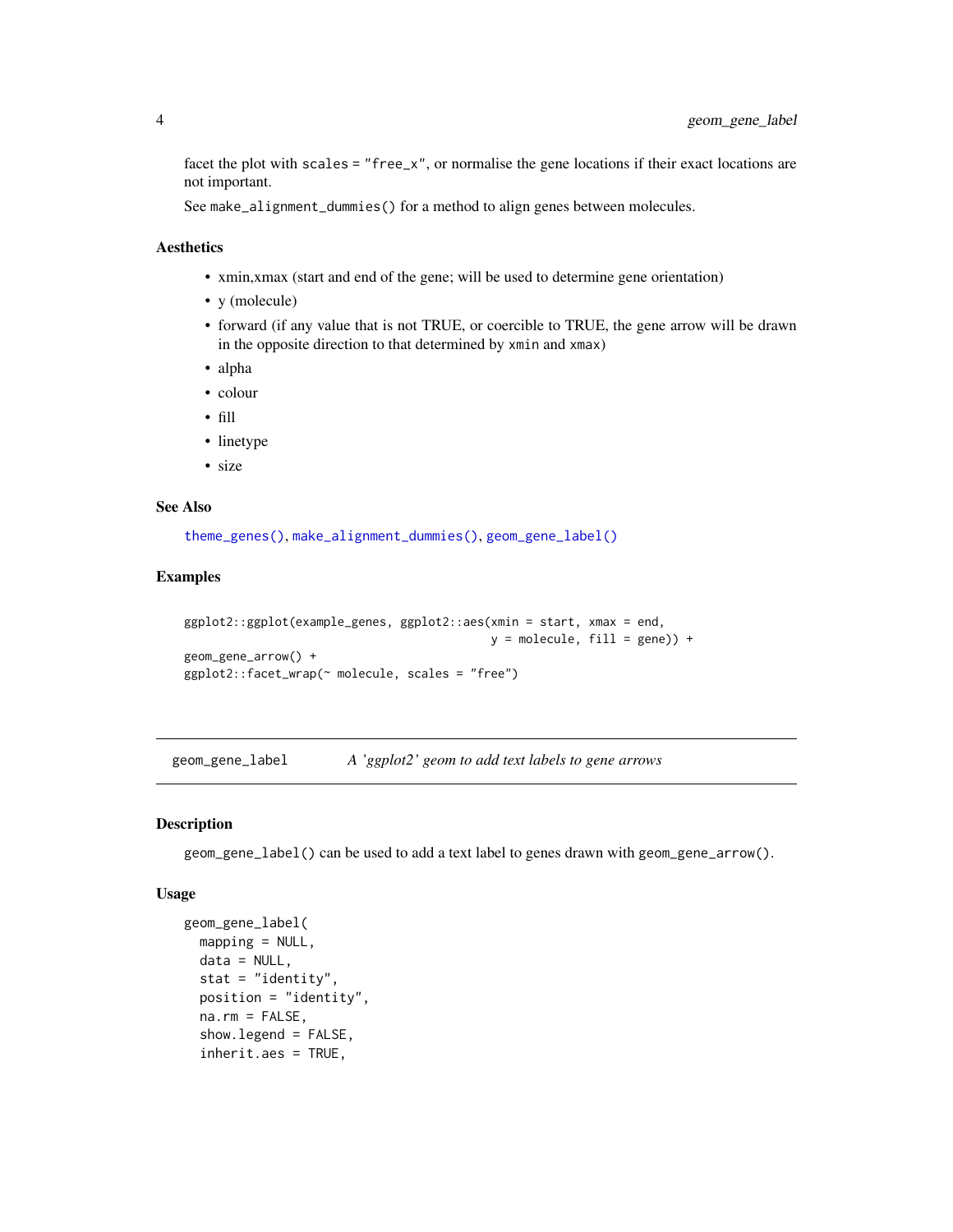#### geom\_gene\_label 5

```
padding.x = grid::unit(1, "mm"),
 padding.y = grid::unit(0.1, 'lines"),align = "centre",
 min.size = 4,
 grow = F,
 reflow = F,
 height = grid::unit(3, "mm"),
  ...
)
```
#### Arguments

|                      | mapping, data, stat, position, na.rm, show.legend, inherit.aes,                                                                                                   |
|----------------------|-------------------------------------------------------------------------------------------------------------------------------------------------------------------|
|                      | Standard geom arguments as for ggplot2::geom_text().                                                                                                              |
| padding.x, padding.y |                                                                                                                                                                   |
|                      | grid::unit() object, giving horizontal or vertical padding around the text. De-<br>faults to 1 mm and 0.1 lines respectively.                                     |
| align                | Where inside the gene to place the text label. Default is 'centre'; other options<br>are 'left' and 'right'.                                                      |
| min.size             | Minimum font size, in points. If provided, text that would need to be shrunk<br>below this size to fit inside the gene arrow will not be drawn. Defaults to 4 pt. |
| grow                 | If TRUE, text will be grown as well as shrunk to fill the arrow.                                                                                                  |
| reflow               | If TRUE, text will be reflowed (wrapped) to better fit the arrow.                                                                                                 |
| height               | $grid:$ : unit() object giving the maximum height of the text. Defaults to 3 mm,<br>which is the default height of gene arrows drawn with geom_gene_arrow $()$ .  |

#### Details

geom\_gene\_label() uses the 'ggfittext' package to fit text to genes. All text drawing options available in ggfittext::geom\_fit\_text() (growing, reflowing, etc.) are also available here. For full details on how these options work, see the documentation for ggfittext::geom\_fit\_text().

Standard 'ggplot2' aesthetics for text are supported (see Aesthetics).

#### Aesthetics

- xmin,xmax (start and end of the gene; required)
- y (molecule; required)
- colour
- size
- alpha
- family
- fontface
- angle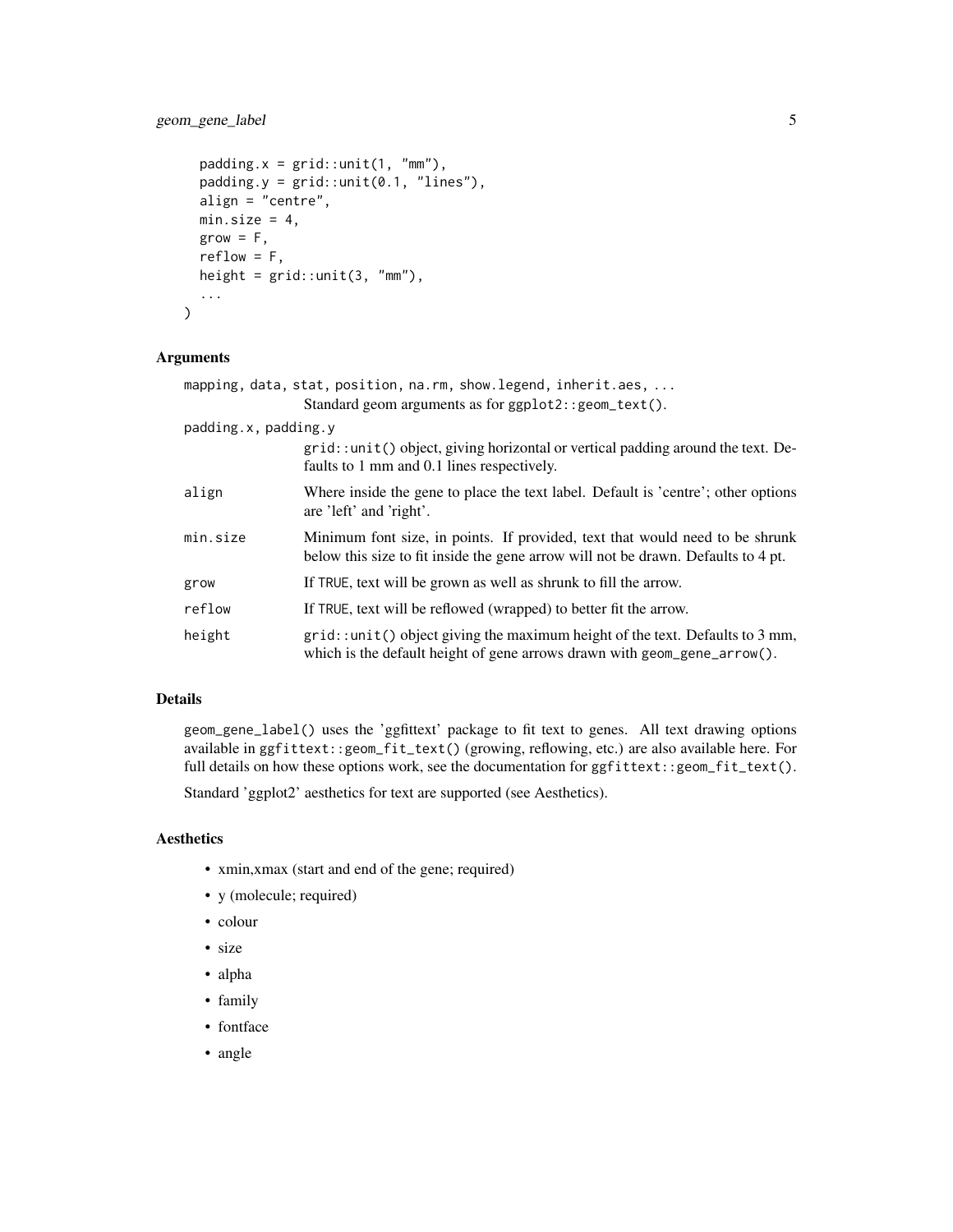#### See Also

geom\_gene\_arrow

#### Examples

```
ggplot2::ggplot(example_genes, ggplot2::aes(xmin = start, xmax = end,
 y = molecule, fill = gene, label = gene) +
 geom_gene_arrow() +
 geom_gene_label() +
 ggplot2::facet_wrap(~ molecule, ncol = 1, scales = "free") +
 theme_genes()
```
geom\_subgene\_arrow *A 'ggplot2' geom to draw subgene segments of gene arrows*

#### Description

geom\_subgene\_arrow() draws subgenes segments within gene arrows drawn with geom\_gene\_arrow().

#### Usage

```
geom_subgene_arrow(
 mapping = NULL,
 data = NULL,stat = "identity",
 position = "identity",
  na.rm = FALSE,
  show.legend = NA,
  inherit.aes = TRUE,
  arrowhead_width = grid::unit(4, "mm"),
  arrowhead\_height = grid::unit(4, "mm"),
  arrow\_body\_height = grid::unit(3, "mm"),
  ...
)
```
#### Arguments

```
mapping, data, stat, position, na.rm, show.legend, inherit.aes, ...
                  As standard for 'ggplot2'.
arrowhead_width
                  grid::unit() object giving the width of the arrowhead. Defaults to 4 mm. If
                 the gene is drawn smaller than this width, only the arrowhead will be drawn,
                 compressed to the length of the gene.
arrowhead_height
                  grid::unit() object giving the height of the arrowhead. Defaults to 4 mm.
arrow_body_height
                 grid::unit() object giving the height of the body of the arrow. Defaults to 3
                 mm.
```
<span id="page-5-0"></span>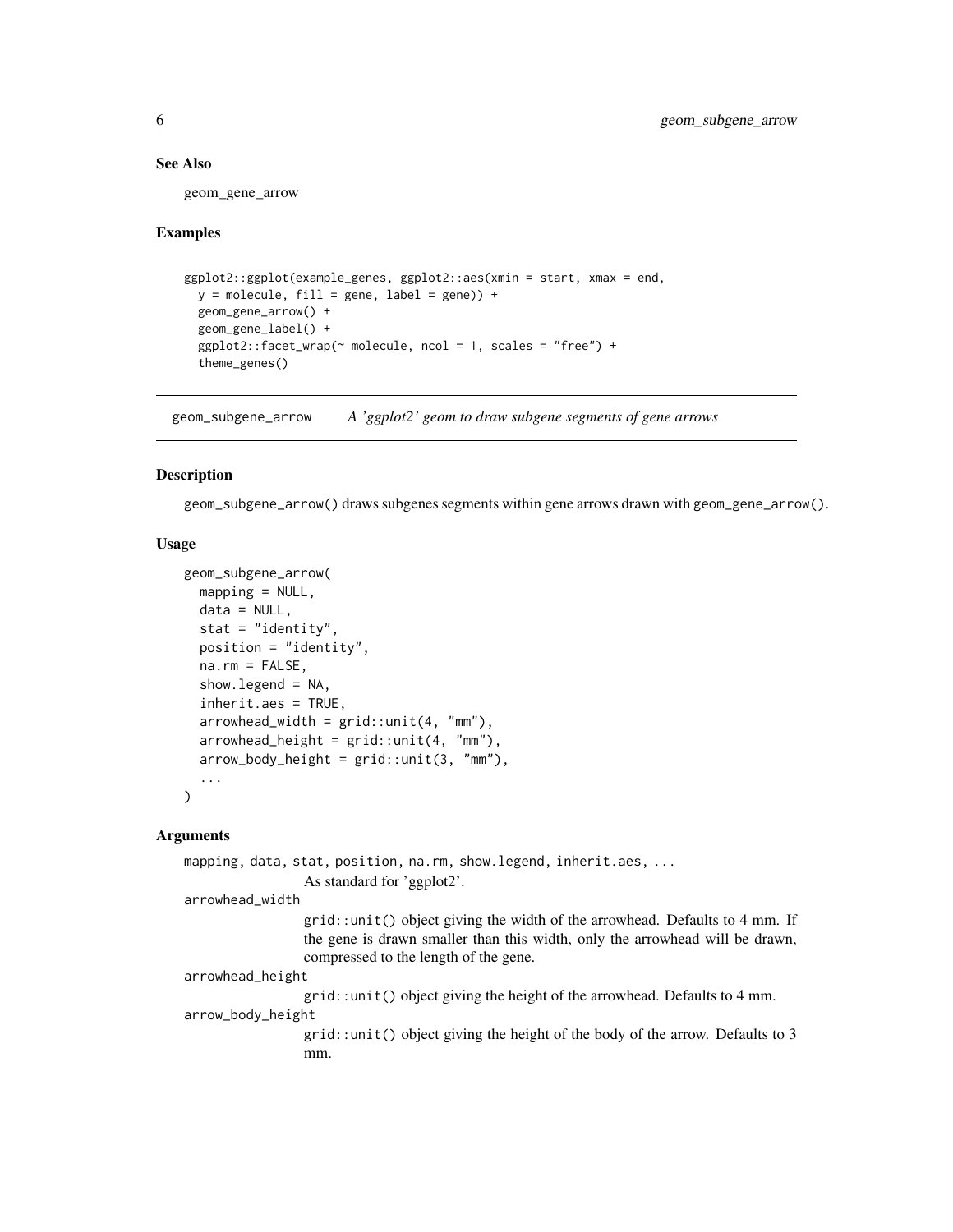#### <span id="page-6-0"></span>Details

The start and end locations of the subgene are given with the xsubmin and xsubmax aesthetics. geom\_subgene\_arrow() requires some information about the 'parent' gene, provided with the same aesthetics used for geom\_gene\_arrow(): start and end locations of the 'parent' gene with the xmin and xmax aesthetics, the molecule with the y aesthetic, and optionally the direction with the forward aesthetic. If the geometry of the parent gene has been changed with arrowhead\_width, arrowhead\_height or arrow\_body\_height, identical parameters should be given to geom\_subgene\_arrow().

#### Aesthetics

- xmin,xmax (start and end of the gene; will be used to determine gene orientation)
- xsubmin,xsubmax (start and end of subgene segment). Should be consistent with xmin/xmax
- y (molecule)
- forward (if any value that is not TRUE, or coercible to TRUE, the gene arrow will be drawn in the opposite direction to that determined by xmin and xmax)
- alpha
- colour
- fill
- linetype
- size

#### See Also

[geom\\_gene\\_arrow\(\)](#page-2-1), [geom\\_subgene\\_label\(\)](#page-6-1)

#### Examples

```
ggplot2::ggplot(example_genes, ggplot2::aes(xmin = start, xmax = end,
                                            y = molecule)) +
geom_gene_arrow() +
geom_subgene_arrow(data = example_subgenes,
      ggplot2::aes(xmin = start, xmax = end, xsubmin = from, xsubmax = to,y = molecule, fill = gene) +
ggplot2::facet_wrap(~ molecule, scales = "free")
```
<span id="page-6-1"></span>geom\_subgene\_label *A 'ggplot2' geom to add text labels to subgenes*

#### Description

geom\_subgene\_label() can be used to add a text label to subgenes drawn with geom\_subgene\_arrow().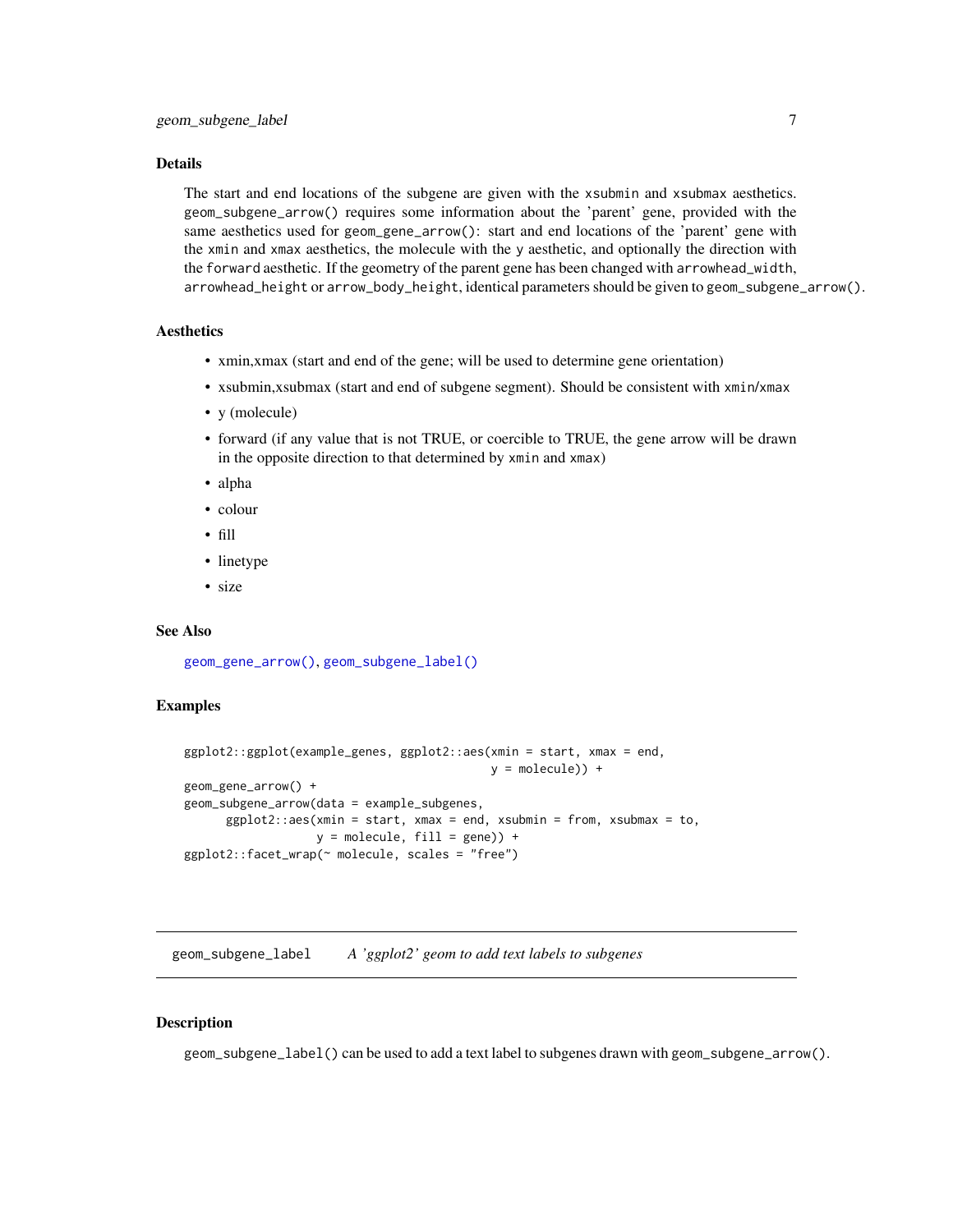#### Usage

```
geom_subgene_label(
 mapping = NULL,
  data = NULL,
  stat = "identity",
 position = "identity",
  na.rm = FALSE,show.legend = FALSE,
  inherit.aes = TRUE,
  padding.x = grid::unit(1, "mm"),
  padding.y = grid::unit(0.1, 'lines''),
  align = "centre",
 min.size = 4,
 grow = F,
  reflow = F,
 height = grid::unit(3, "mm"),
  ...
\mathcal{L}
```
#### Arguments

|                      | mapping, data, stat, position, na.rm, show.legend, inherit.aes,                                                                                                                                 |
|----------------------|-------------------------------------------------------------------------------------------------------------------------------------------------------------------------------------------------|
|                      | Standard geom arguments as for ggplot2::geom_text().                                                                                                                                            |
| padding.x, padding.y |                                                                                                                                                                                                 |
|                      | grid::unit() object, giving horizontal or vertical padding around the text. De-<br>faults to 1 mm and 0.1 lines respectively.                                                                   |
| align                | Where inside the subgene to place the text label. Default is 'centre'; other op-<br>tions are 'left' and 'right'.                                                                               |
| min.size             | Minimum font size, in points. If provided, text that would need to be shrunk<br>below this size to fit inside the subgene will not be drawn. Defaults to 4 pt.                                  |
| grow                 | If TRUE, text will be grown as well as shrunk to fill the subgene.                                                                                                                              |
| reflow               | If TRUE, text will be reflowed (wrapped) to better fit the subgene.                                                                                                                             |
| height               | $grid$ : unit() object giving the maximum height of the text. Defaults to 3 mm,<br>which is the default height of gene arrows (and therefore of subgenes) drawn<br>with $geom\_gene\_arrow()$ . |

#### Details

geom\_subgene\_label() uses the 'ggfittext' package to fit text to genes. All text drawing options available in ggfittext::geom\_fit\_text() (growing, reflowing, etc.) are also available here. For full details on how these options work, see the documentation for ggfittext::geom\_fit\_text().

Standard 'ggplot2' aesthetics for text are supported (see Aesthetics.)

#### Aesthetics

• xsubmin,xsubmax (start and end of the subgene; required)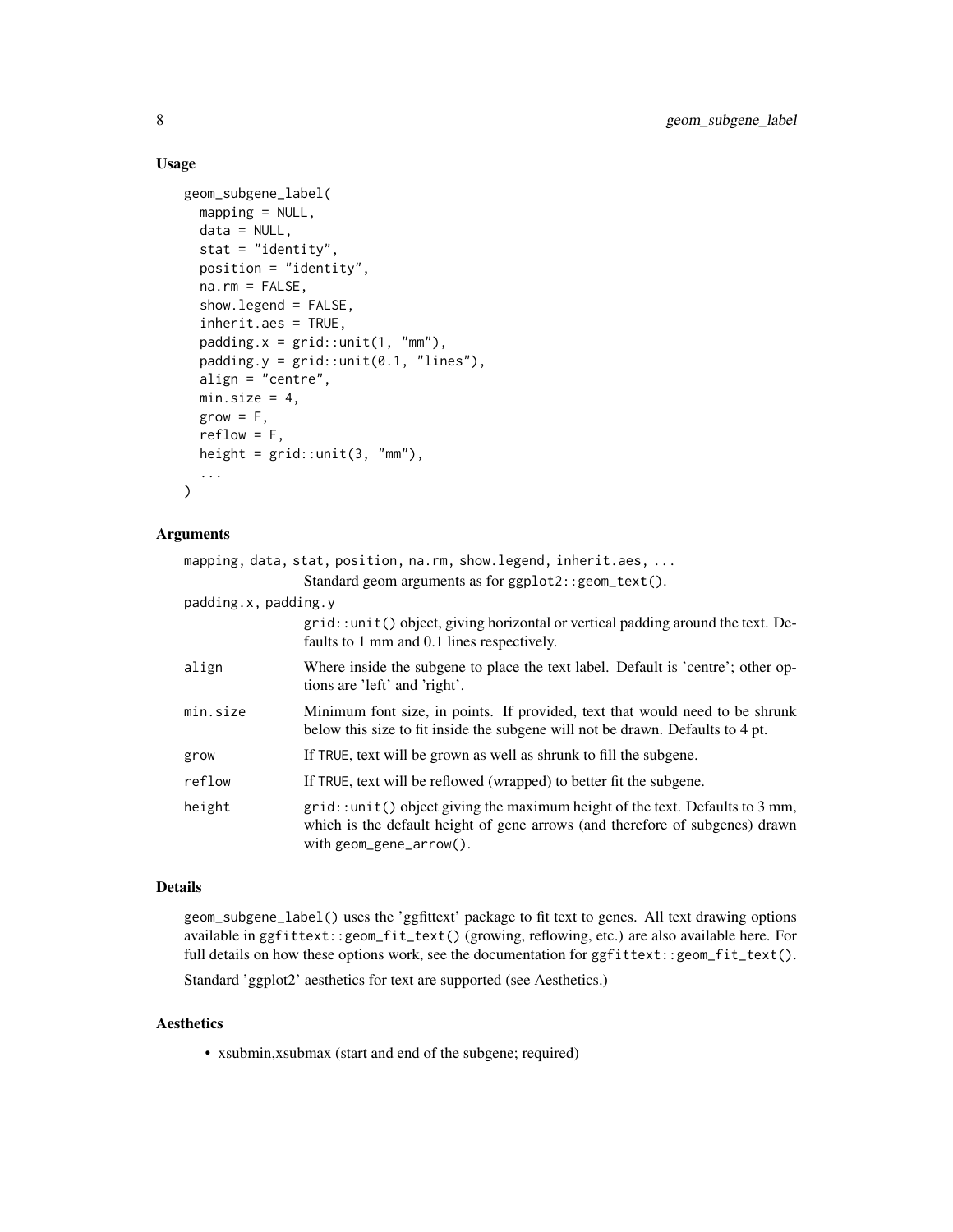#### <span id="page-8-0"></span>gggenes and the set of the set of the set of the set of the set of the set of the set of the set of the set of the set of the set of the set of the set of the set of the set of the set of the set of the set of the set of t

- y (molecule; required)
- colour
- size
- alpha
- family
- fontface
- angle

| gggenes | 'gggenes': provides a 'ggplot2' geom and helper functions for draw- |
|---------|---------------------------------------------------------------------|
|         | ing gene arrow maps.                                                |

#### Description

This package provides a 'ggplot2' geom, geom\_gene\_arrow a theme, theme\_genes, and a helper function for visually aligning genes, make\_alignment\_dummies.

```
make_alignment_dummies
```
*Prepare dummy data to visually align a single gene across faceted molecules*

#### Description

make\_alignment\_dummies() helps you to visually align genes across molecules that have been faceted with a free x scale. The output of this function is a data frame of dummy genes. If these dummy genes are added to a 'ggplot2' plot with ggplot::geom\_blank(), they will extend the x axis range in such a way that the start or end of a selected gene is visually aligned across the facets.

#### Usage

```
make_alignment_dummies(data, mapping, on, side = "left")
```
#### Arguments

| data    | Data frame of genes. This is almost certainly the same data frame that will later<br>be passed to $ggplot2::ggplot()$ .                                       |
|---------|---------------------------------------------------------------------------------------------------------------------------------------------------------------|
| mapping | Aesthetic mapping, created with $ggplot2$ : : aes $()$ . Must contain the following<br>aesthetics: xmin, xmax, y, and id (a unique identifier for each gene). |
| on      | Name of gene to be visually aligned across facets. This gene must be present in<br>'data', in the column mapped to the id aesthetic.                          |
| side    | Should the visual alignment be of the 'left' (default) or 'right' side of the gene?                                                                           |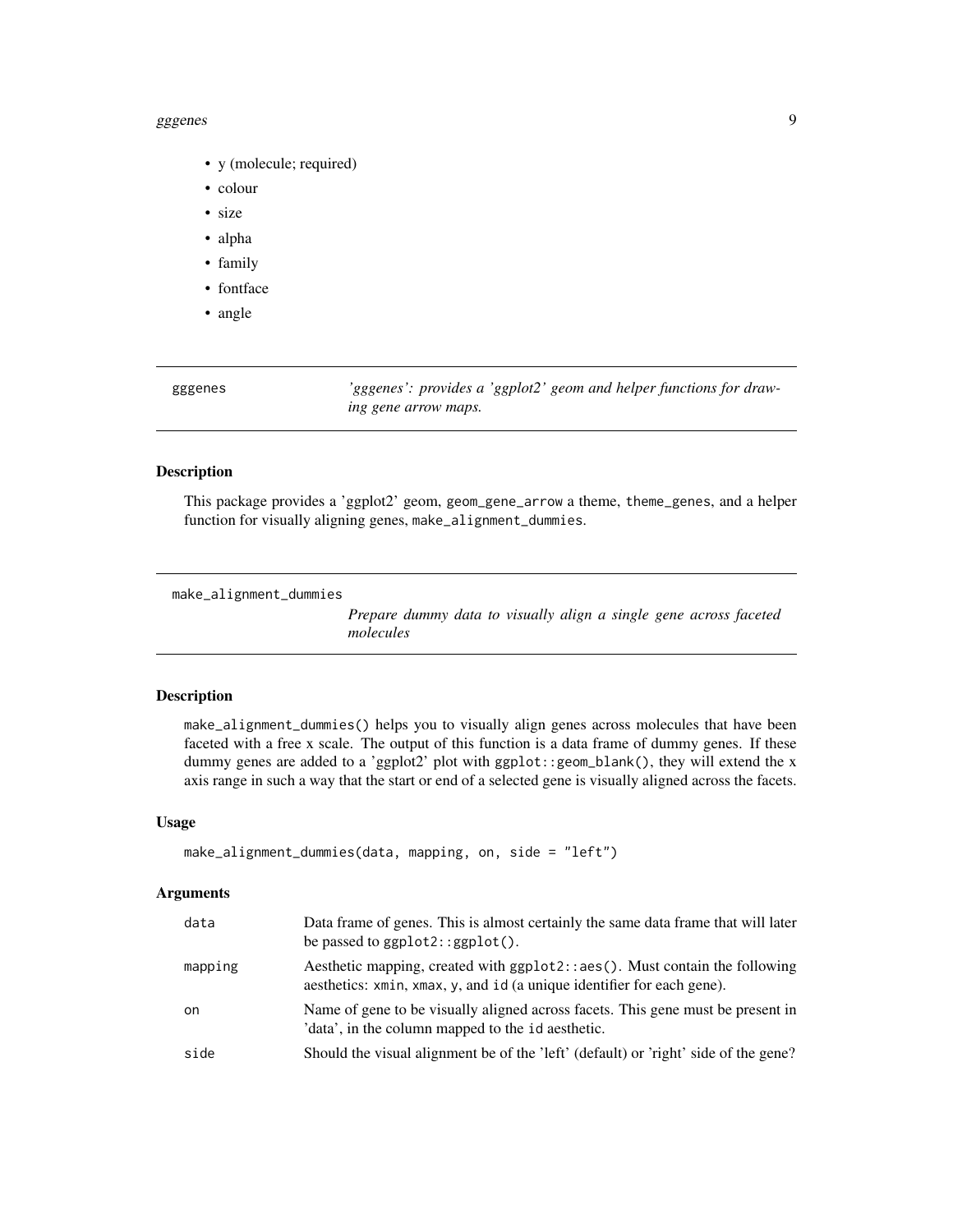#### <span id="page-9-0"></span>Examples

```
dummies <- make_alignment_dummies(example_genes, ggplot2::aes(xmin = start,
 xmax = end, y = molecule, id = gene), on = "genE")
ggplot2::ggplot(example_genes, ggplot2::aes(xmin = start, xmax = end,
   y = molecule, fill = gene) +
 geom_gene_arrow() +
 ggplot2::geom_blank(data = dummies) +
 ggplot2::facet_wrap(~ molecule, scales = "free", ncol = 1)
```
<span id="page-9-1"></span>theme\_genes *A 'ggplot2' theme for drawing gene maps*

#### Description

This theme removes extraneous plot elements for drawing an 'arrows-on-a-string' style gene map in 'ggplot2'.

#### Usage

theme\_genes()

#### Details

This theme removes strip text (the text that labels facets when you use ggplot2::facet\_wrap() or ggplot::facet\_grid()). This makes it easier to draw molecules on different x scales by setting the y aesthetic to the molecule, then faceting with facet\_grid( ~ molecule, scales = "free").

#### See Also

[geom\\_gene\\_arrow\(\)](#page-2-1)

#### Examples

```
ggplot2::ggplot(example_genes, ggplot2::aes(xmin = start, xmax = end,
                                           y = molecule, fill = gene) +
geom_gene_arrow() +
ggplot2::facet_wrap(~ molecule, scales = "free") +
theme_genes()
```